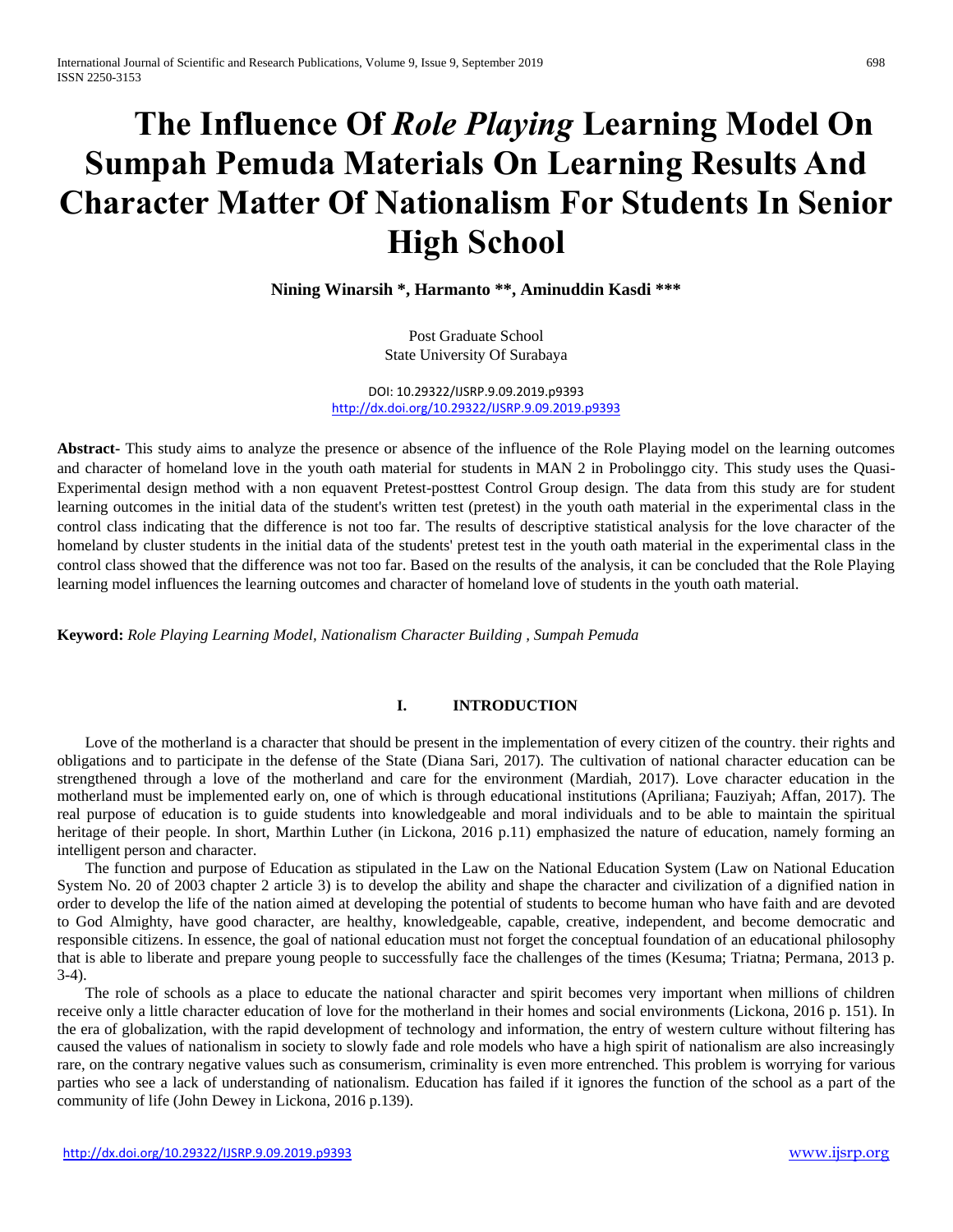Kesuma (2013) revealed that the spirit of nationalism that is embedded among the younger generation is starting to fade by the existence of materialistic traits caused by the influence of outside cultures. The moral and moral condition of the broken young generation is marked by the rise of free sex and the rampant narcotics distribution among adolescents. There is concern that there is a threat of disintegration of the nation, nationalism degenerates into tribal / primodialism because the mindset of foreign nations entering Indonesia without filtering. Indonesia is a country that has a diversity of ethnic groups and cultures, from that diversity is needed understanding that can unite various cultural diversity of Indonesia.

Hans Kohn (in Mustari; Suharni, 2017) states that Nationalism is an understanding that states about the loyalty of individuals submitted to the nation state. Nationalism can be used as a tool to modernize society amidst the tendencies of globalization (Schneider, 2018). Nationalism is needed to face the development of technology and information today so that local culture and attitudes of love for the homeland are not lost by cultures from outside (Diana Sari, 2017). The education system must also foster a patriotic spirit and strengthen the patriotism, foster a spirit of nationalism and social solidarity, and an attitude of respect for the services of heroes and a desire to progress. The climate of teaching and learning that can foster self-confidence and learning culture among the community, especially among students continues to be developed in order to grow attitudes and behaviors that are creative, innovative, and future-oriented (Schneider, 2018).

The inculcation of nationalism is often associated with the world of education, to realize the value of nationalism at this time requires awareness of every citizen to instill in each of them especially in the field of education which is the foundation of the Indonesian nation. Kareem (2014) argues that educational institutions or schools play an important role in providing reasoning to the community so that they can assess traditions that have stopped because they are no longer in line with the times and traditions that are still maintained. Without education, selection is not possible because the values of a nation can be passed on through education including nationalism.

One of the challenges in education is learning by utilizing technology that is becoming increasingly sophisticated. The development of learning technology that is present in front of students and educators does not mean without flaws and weaknesses. Teaching style of educators who tend to be passive by utilizing powerpoint shows through infocus technology can reduce the closeness and familiarity of educators' relationships with students and eliminate control over student performance because performance is considered less mobile (Hardika, 2013, p.1).

The learning model used affects the quality of the learning process carried out. By choosing an innovative learning model, students can be actively involved and not just become an object (Dobos, 2014). The learning process is not only teacher-centered, but student-centered. Students are also given the opportunity to interact with their social environment. Contextual issues that occur in the environment can be discussed in the classroom and endeavored to get solutions by developing unique thinking from students. Such learning activities are expected to be able to increase the integration of concepts, application of knowledge, increased awareness and awareness of the human dimension of the learner. From several social studies learning models, in this study used role playing learning methods that are considered to have an effect on nationalism attitudes and student learning outcomes (Sitompul, 2015).

Role Playing is a teaching strategy that gives students the opportunity to perform activities that play a certain role in people's lives (Keles, 2015; Ernani, 2016). Through the Role Playing model, students will be able to transmit relationships between people by acting, associating, and communicating them so that together students can express their feelings, values, attitudes, and various problem solving strategies (Sukreni; Ganing; Made Putra, 2014).

The role playing learning model is based on Albert Bandura's social learning theory. Social learning theory put forward by Bandura accepts many principles from behavioristic theory. Learning objectives according to this theory not only emphasize reinvorcement but also the impact of cues on thought and the impact of thought on action. Behavioristic tend to ignore the phenomenon of modeling learning which then behavior is emulated and finally get experience both directly and indirectly (Slavin, 2017 p. 175).

Various experts have conducted research related to learning with the Role Play learning model, there is a scientific influence in the use of film technology as learning media (Keles, 2015., Zorn At all, 2018., Diergarten, 2017), books as learning media (Barry, AL, Rice, S., & Mcduffi, 2013) The application of role play in learning can optimize learning activities (Erturk, 2015., Dobos, 2015), Enhancing moral values (Lumpkin, 2013), role play also shapes student character (Feeks, 2015), The use of film and video media in learning (Sheetal V. Desai, Shazi S. Jabeen, Waheed K. Abdul, Srinivasa A. Rao, 2018., Andaka, 2014., Furqon, 2016). However, previous studies have not specifically identified the effect of the Role Play Model on the character of patriotism and student learning outcomes, especially in the matter of youth oaths.

Based on the description that has been stated, it can be concluded that the initial idea in the research is based on the desire to know the effect of the learning method on the attitude of nationalism and the learning outcomes of MAN 2 Probolinggo students through social studies learning with Role Playing learning models. Therefore, the focus of the problem in this study is how the influence of the role playing model can improve learning outcomes and the love character of the homeland of students with planned learning objectives.

## **II. RESEARCH METHODS**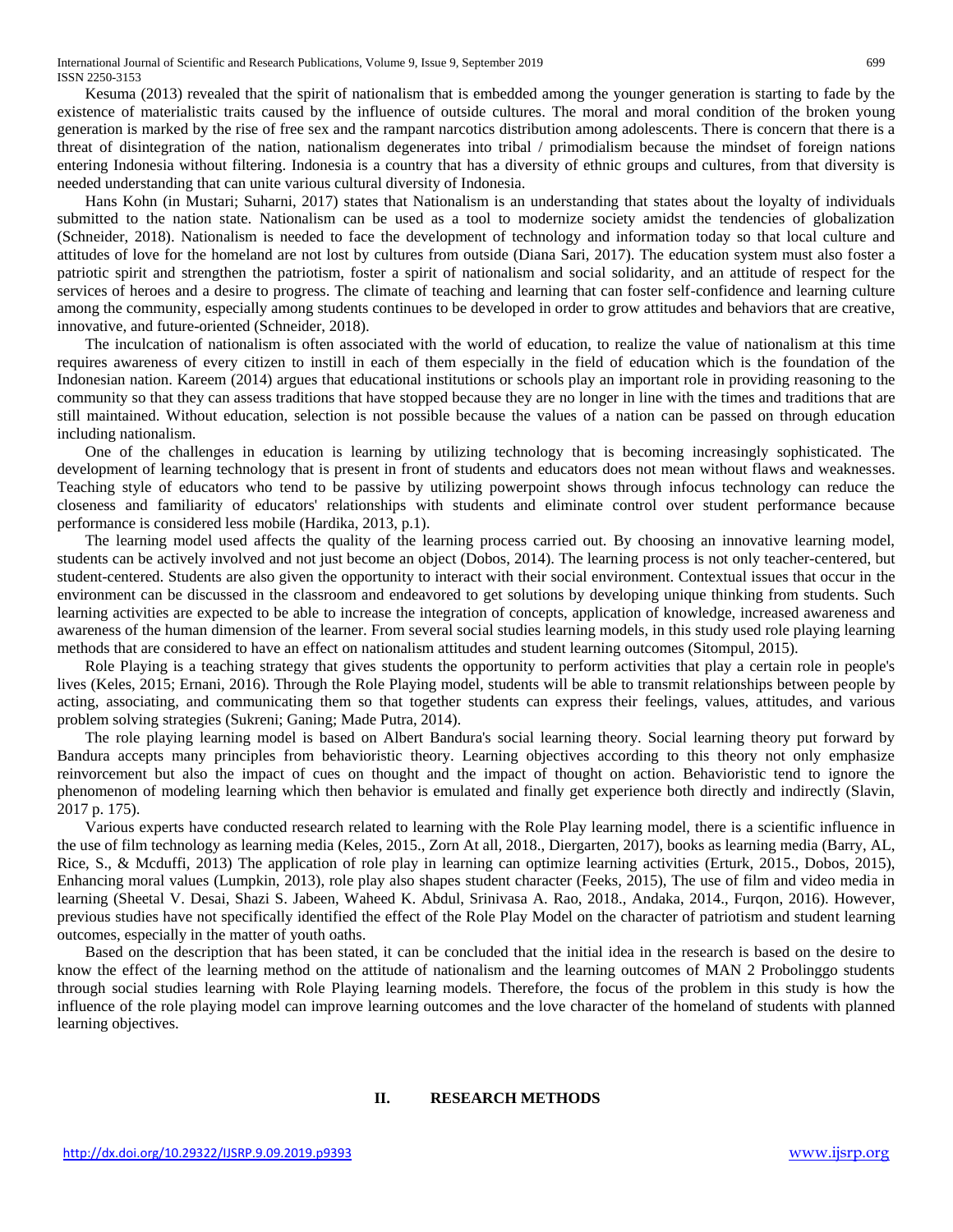This study uses an experimental research design in the form of a Quasi-Experimental Design. The type used in this quasi experiment is the pretest posttest control group design (Creswell, 2016 p. 207). This study uses two groups, namely the experimental group and the control group, but the selection of the experimental and control groups is not done randomly, but by purposive sampling technique. The design of the study used can be seen in Table 3.1.

|              |                      | Table 3.1              |         |  |  |  |
|--------------|----------------------|------------------------|---------|--|--|--|
|              |                      | <b>Research Design</b> |         |  |  |  |
| Group        | Pretest<br>Treatment |                        | Postest |  |  |  |
| R Experiment |                      |                        | U2      |  |  |  |
| R Control    | U                    |                        | J۶      |  |  |  |

Source: Sugiyono, 2017, p. 116

Information:

01 : Pretest of the Experiment Group and control group

02 : Postest of the Experiment Group and control group

X1 : learning with role playing model

X2 : learning Jurisprudential Inquiry model

This study uses two variables, namely the independent variable and the dependent variable. The independent variable is a variable influence or which is the cause of change or the emergence of the dependent variable (Sugiyono, 2015, p.61). The independent variable (X) in this study is the use oflearning models *role playing* in youth oath material. While the dependent variable is a variable that is affected or which is a result of the independent variable (Sugiyono, 2017, p. 39). Dependent variables in this study are Learning Outcomes  $(Y_1)$  and student's homeland love character  $(Y_2)$ .

The sampling technique used in this study uses a *cluster random sampling technique*. In this study the selection of samples using a separate sample that is the control class and the experimental class, for the homogenisation process is based on alignment and equivalence of academic values. In selecting samples using Cluster Random Sampling is not based on individuals but rather based on groups that naturally gather together (Arikunto 2013 p. 183). In taking this sample using the consideration of students who get the same material based on the curriculum, students are taught by the same teacher and there is no division of superior classes. Based on these considerations, Class XI Acceleration 1 was chosen as the experimental class and Class XI accelerated 2 as a control class.

Data collection techniques through *pretest* and *posttest* in the control and experiment classes. The research instrument used in the form of a written test in the form of essay questions was used to retrieve student learning outcomes data at the beginning (pretest) and at the end (posttest) treatment as well as a questionnaire or questionnaire to measure the love character of the homeland of students. The data analysis technique was carried out in two steps: the prerequisite test analysis and the descriptive test.

## **III. RESULTS AND DISCUSSION**

## *Overview of Madrasah Aliyah Negeri 2 Kota Probolinggo*

Madrasah Aliyah Negeri 2 Kota Probolinggo is a superior school that has various achievements, Madrasa Aliyah Negeri 2 Madrasah Aliyah Negeri 2 Probolinggo City also has a profile and identity as a school of recognition that Madrasah Aliyah Negeri 2 Kota Probolinggo is a superior school that has various achievements. which is recognized in the Regency and the City of Probolinggo. Madrasah Aliyah Negeri 2 Kota Probolinggo was established in 1992 where it was previously named PGAN (State Religious Education Teacher) with the status of state accreditation. Madrasah Aliyah Negeri 2 Kota Probolinggo located on Jalan Soekarno Hatta No. 225 Kelurahan Grinting, Kanigaran Subdistrict, Probolinggo City, Telephone / fax number 0335 - 421842, NPWP 064,777.50,625,000. Madrasah Aliyah Negeri 2 Kota Probolinggo has several learning programs namely, language, science, IPS, religion, PDI, Prodistik. PDCI and Prodistik learning programs are excellent programs owned by Madrasah Aliyah Negeri 2 Probolinggo. (Source: Administrative Documents MAN 2 Probolinggo City 2019).

## *Normality, Homogeneous, and DifferentResults Normality*

Testtest is used to test whether the data is normally distributed or not. Test the normality of student learning outcomes data with the *one sample Kolmogrov-Smirnov technique* at a significant level of 0.05 in the SPSS 22.00 computer program

Hypothesis:

Ho: data normally distributed

Ha : data not normally distributed

Test criteria:

- Reject Ho if sig  $< 0.05$
- Accept Ho if  $sig > 0.05$

The results of the normality test are listed in the following table: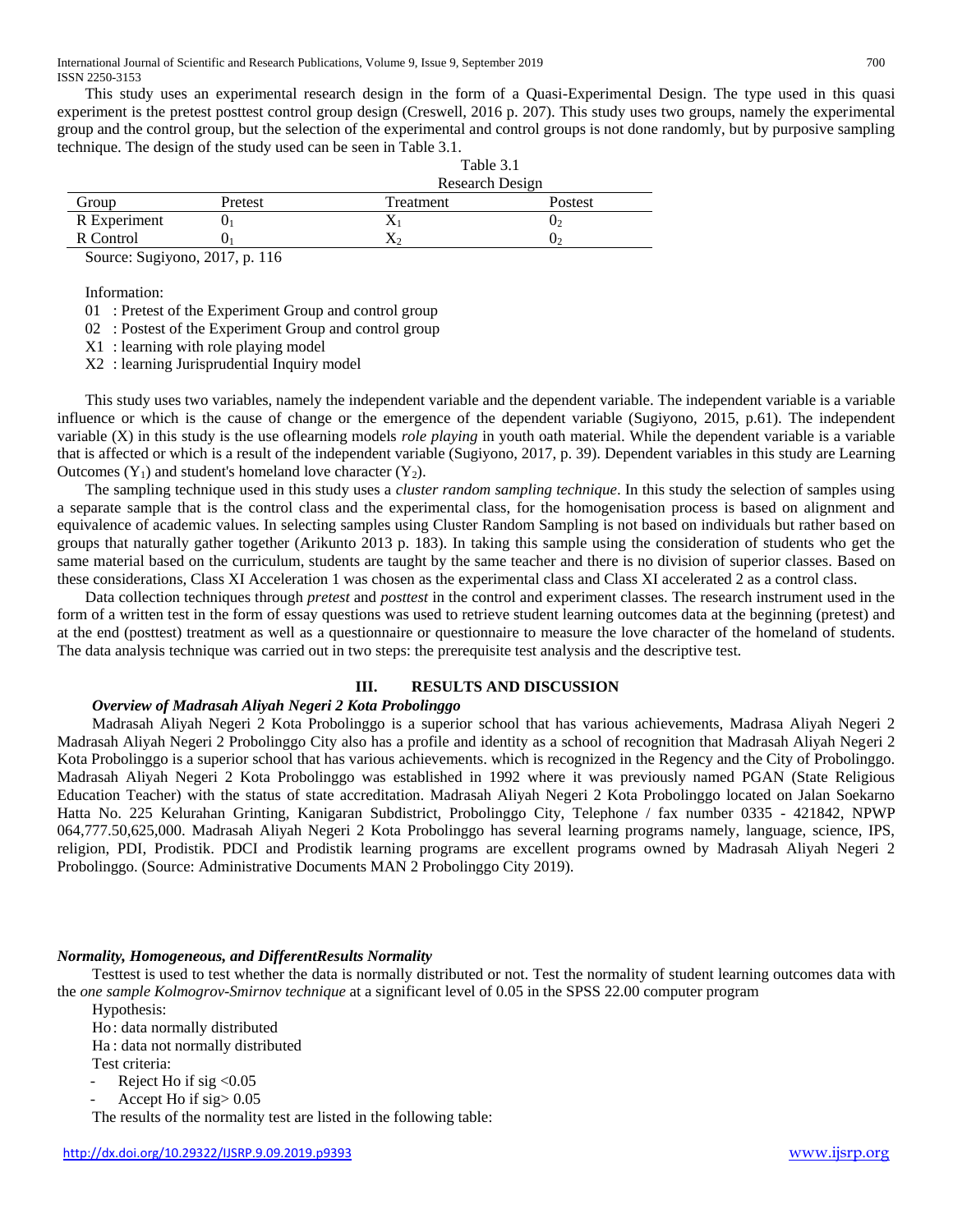|                               |                        |   | <b>Normality Test</b> |          |      |             |
|-------------------------------|------------------------|---|-----------------------|----------|------|-------------|
| Group                         | Category               |   |                       |          | Sig. | Conclusion  |
| Experiment<br>(Questionnaire) | Cluste<br>$\mathbf{r}$ |   | Pre                   | 4        | 0,06 | Normal      |
|                               |                        |   | Pos                   |          | 0,15 |             |
|                               |                        | t |                       | 4        |      | Normal      |
|                               | School                 |   | Pre                   |          | 0.09 |             |
|                               |                        |   |                       | 3        |      | Normal      |
|                               |                        |   | Pos                   |          | 0.12 |             |
|                               |                        | t |                       | 3        |      | Normal      |
| Control                       | Cluste                 |   | Pre                   |          | .200 | Normal      |
| (Questionnaire)               | r                      |   | Pos                   |          | 0.05 |             |
|                               |                        | t |                       | 2        |      | Normal      |
|                               | School                 |   | Pre                   |          | .190 | Normal      |
|                               |                        |   | Pos                   |          | 0.20 |             |
|                               |                        | t |                       | $\theta$ |      | Normal      |
| Experiment (Essay)            |                        |   | Pre                   |          | 0,00 |             |
|                               |                        |   |                       | 1        |      | Tidaknormal |
|                               |                        |   | Pos                   |          | 0.04 |             |
|                               |                        |   |                       | 3        |      | Tidaknormal |
| Control (Essay)               |                        |   | Pre                   |          | 0.00 |             |
|                               |                        |   |                       | 9        |      | Tidaknormal |
|                               |                        |   | Pos                   |          | 0.20 |             |
|                               |                        | t |                       | 0        |      | Normal      |

**Table 4.34 Normality Test**

(Source: primary data processed)

test homogeneity of variance was used to test the similarity between the two groups were homogeneous or not. To be able to accept or reject the hypothesis made by comparing the significance value of the calculated levene's statistic with a level of confidence of 0.05. If the sig value> 0.05 then the data is homogeneous and if the sig value <0.05, it can be said that the data is not homogeneous. The homogeneity test is performed using the One way Anova test with the help of theprogram *SPSS* 22.00. The homogeneity test results in this study are as follows.

Hypothesis:

Ho : homogeneous data variance

Ha : non-homogeneous data variance

Test criteria:

- Reject Ho if sig < 0.05

- Accept Ho if sig > 0.05

test results are listed in the following table:

| 1 ане 4.ээ                        |              |   |      |    |                   |  |
|-----------------------------------|--------------|---|------|----|-------------------|--|
| <b>HomogeneityTestHomogeneity</b> |              |   |      |    |                   |  |
| Group                             | Categor<br>у |   | Sig. |    | <b>Conclusion</b> |  |
| Experiment                        | Cluster      |   | 0.54 |    | Homogeneo         |  |
| (Questionnaire)                   |              | 4 |      | us |                   |  |
|                                   | School       |   | 0.91 |    | Homogeneo         |  |
|                                   |              |   |      | us |                   |  |
| Control                           | Cluster      |   | 0,87 |    | Homogeneo         |  |
| (Ouestionnaire)                   |              | 8 |      | us |                   |  |
|                                   | School       |   | 0.05 |    | Homogeneo         |  |
|                                   |              | 4 |      | us |                   |  |
| Experiment (Essay)                |              |   | 0.43 |    | Homogeneo         |  |
|                                   |              |   |      | us |                   |  |
| Control (Essay)                   |              |   | 0.87 |    | Homogeneo         |  |
|                                   |              | 5 |      | us |                   |  |

**Table 4.35**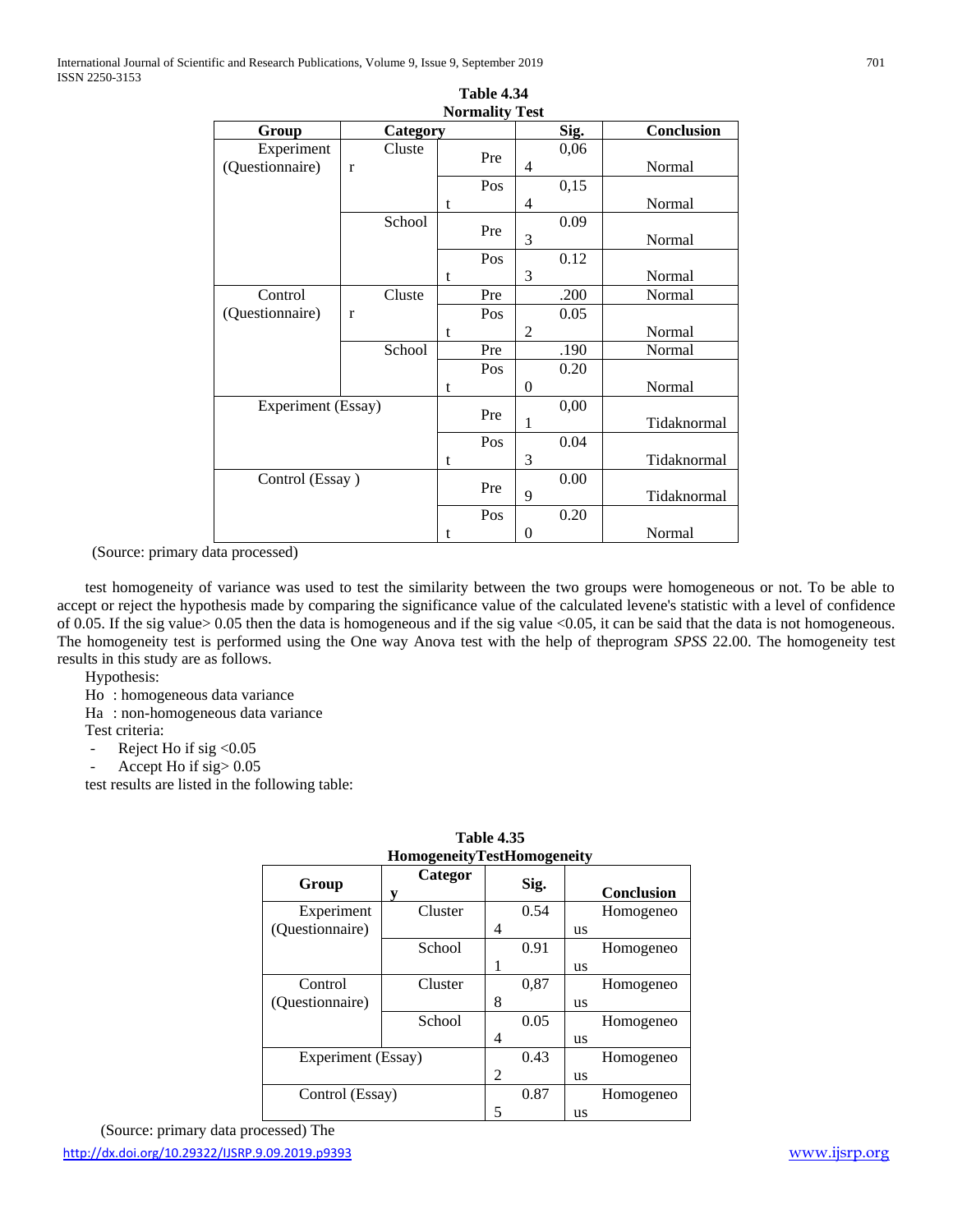following results of the analysis of the presence or absence of the influence of the love character of the homeland students and student learning outcomes both control class and experimental class using SPSS 22.00.

Hypothesis:

Ho : there is no difference between pre and post

Ha : there is a difference between pre and post

Test criteria:

- Reject Ho if sig  $< 0.05$
- Accept Ho if sig > 0.05

Different test results are listed in the following table:

| <b>Table 4.35 Different Tests</b> |                   |      |             |                  |       |                          |  |
|-----------------------------------|-------------------|------|-------------|------------------|-------|--------------------------|--|
| Group                             | <b>Categories</b> |      | <b>Mean</b> | arithmet<br>ic/Z | Sig.  | <b>Conclusion</b>        |  |
| Experiment                        | Cluster           | Pre  | 106.125     |                  | 0.031 | There are differences *  |  |
| (Questionnaire)                   |                   | Post | 109.708     | 2.302            |       |                          |  |
|                                   | School            | Pre  | 92.083      |                  | 0.005 | There is a difference *  |  |
|                                   |                   | Post | 95.125      | 3.119            |       |                          |  |
| Control                           | Cluster           | Pre  | 104.191     |                  | 0.282 | Tidakterdapatperbedaan   |  |
| (Ouestionnaire)                   |                   | Post | 106.000     | 1.107            |       | $\ast$                   |  |
|                                   | School            | Pre  | 88.667      |                  | 0.184 |                          |  |
|                                   |                   | Post | 89,286      | 1.376            |       | Tidakterdapatperbedaan*  |  |
| Experiments (Essays)              |                   | Pre  | 21,083      |                  |       | There are differences ** |  |
|                                   |                   | Post | 44,042      | 4,293            | 0,000 |                          |  |
| Controls (Essays)                 |                   | Pre  | 21,429      |                  |       |                          |  |
|                                   |                   | Post | 34,524      | 4,023            | 0,000 | There are differences ** |  |

\* t test \*\* Wilcoxon test

(Source: primary data processed)

## *Results of Learning Effects With Models Role Play Against Student Learning Outcomes*

This study aims to determine whether or not there is an influence of learning outcomes and the improvement of the character of patriotism in students in the experimental class group that uses thelearning model *Role Play* with students in control class groups using themodel *Jurisprudential Inquiry*. To determine the effect of these learning outcomes, initial data retrieval was carried out with a pretest in the form of a written test in the form of a description and the final data with a posttest in the form of a written test in the form of an experimental class and a control class with youth oath material.

The results of descriptive statistical analysis for student learning outcomes on the preliminary data of students' written tests (pretest) in the material of youth oaths in the experimental class in the control class showed not too much difference. Where the pretest value of the experimental class is 21, 083 and in the control class is 21.492. While the posttest mean score of the experimental class was 44, 042 and the control class was 34.524. The description of the results of the pretest and post test in the experimental class and the control class can be seen in the following diagram.



#### **Figure 5.1**

# **Pretest and Posttest Average Bar Diagrams Learning Outcomes of the Experimental and Control Classes**

<http://dx.doi.org/10.29322/IJSRP.9.09.2019.p9393> [www.ijsrp.org](http://ijsrp.org/) Based on the diagram above shows that the research class, both the experimental and control classes have a pretest value that is not too far away. The value obtained at the time of the pretest is due to students not yet fully having knowledge about the material to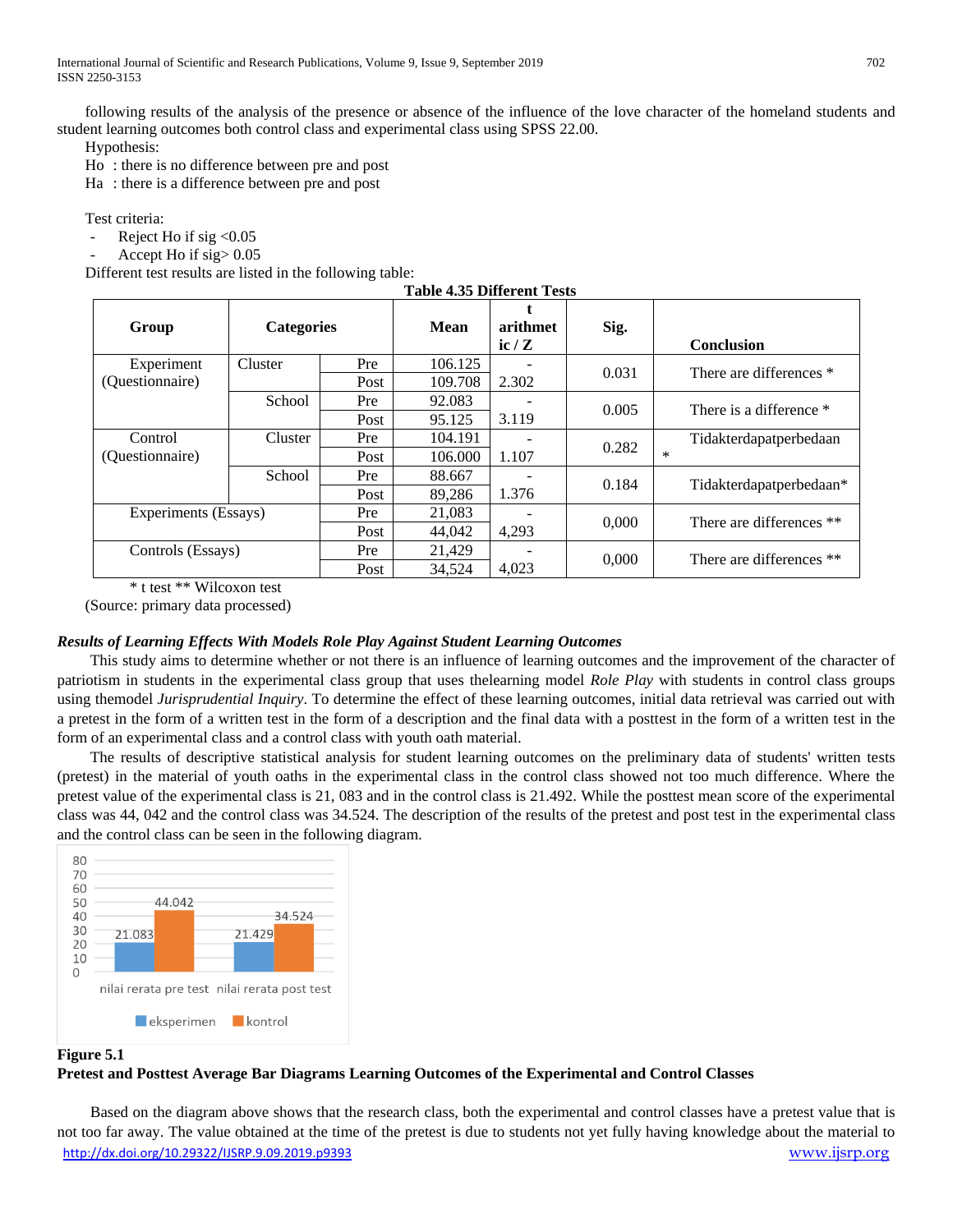be studied. Students are able to work on a number of questions but the answers are wrong. While it was different at the time of the post-test implementation when the students had obtained the material provided by the teacher, both classes both had an increase in the average value of the post-test. The difference is the amount of increase in post test mean values is different between the experimental class and the control class, where the experimental class has a higher mean value than the control class.

The results of this study found that the Wilcoxon test that aims to determine the difference between student learning outcomes before applying the role play lesson model in the experimental class and the Jurisprudenytial Inqury model (discussion) in the control class obtained the value of  $t_{\text{arithmetic}} > t_{\text{table}}$ , namely -4.293 <-1, 96 and significant value  $\alpha$  <0.05, namely (2-tailed) 0.000> 0.05, then H<sub>0</sub> is received and  $H_1$  rejected. Then there is no difference between the experimental class and the control class before being given treatment. That is, the two experimental classes are no better than the control class in terms of ability and students from both classes have the same ability in learning outcomes. Whereas after being given treatment, where the experimental class was given role playing learning models and the control class was given jurisprudential Inqury learning model (discussion) obtained the value of  $t_{\text{count}}$   $t_{\text{table}}$ , namely -4.023> -1.96 and significant value  $\alpha$  <0. 05, ie (2-tailed) 0.000 <0.05 then there is a significant difference in learning outcomes between the experimental class and the control class after being given treatment. This means that the experimental class learning outcomes after being treated with role play learning models are better than control classes that use jurisprudential inquiry learning models.

These results are also consistent with previous research, related to learning with the Role Play learning model, there is a significant influence in the use of film technology as a learning medium (Keles, 2015., Zorn At all, 2018., Diergarten, 2017), books as learning media (Barry , AL, Rice, S., & Mcduffi, 2013) The application of role play in learning can optimize learning activities (Erturk, 2015., Dobos, 2015), showing that learning with role play models can improve students' cognitive abilities, so that students easier to understand the material available, so that the learning outcomes of students become maximal and able to achieve mastery learning.

The difference in learning outcomes between students of the experimental class using role playing models and the control class using the jurisprudential inqury model is possible because each treatment has its own characteristics in its application. The role playing learning model is designed to foster social abilities. While jurisprudential inqury improves students' critical thinking skills through the stages of systematic stages which include the stages of *orientation, identifying, taking position, exploring the sentence patterns of argument, refining, to testing factual assumptions* so as to require students to find their own experiences based on problems about juvenile delinquency in Indonesian community environment.

Every stage inlearning is *role playing* very important to do and has been arranged systematically. The main stages in the *role playing model*consist of nine steps, namely *(1) warm up the group (2) Select participants (3) Set the stage (5) Prepare observers (5) enact, (6) discuss and evaluate (7 ) reenact, (8) discuss and evaluate, and (9) share experiences and generalize*. This role playing method is categorized as a learning method that relies on behavioral methods that are applied in development activities. Its characteristic is the tendency to solve learning tasks in a number of sequential, concrete and observable behaviors. The nature of the role playing learning model is printed on the involvement of students and observers in real problem situations. This involvement will make individuals understand the problems expressed. Playing the role of a character can be a means for students to manifest their feelings, develop skills to solve problems and, no less important, students can explore and deliver subject matter in a variety of ways.

The results showed that some students had low scores. This is possible because step by step that is not passed carefully. In this case the teacher is in the position as a facilitator who guides and creates a conducive atmosphere for students to arrive at their own learning experiences. The teacher must also be able to accommodate a variety of ongoing dialogue with students. Evidenced by the results of the study, the treatment with thelearning model *Role Playing* has a positive influence on student learning outcomes on the material of youth oaths. Then there is a significant difference in cognitive abilities between the experimental class and the control class given treatment.

Thelearning model *Role Playing* allows students to understand and reflect on the real things happening, displaying emotional reasoning while learning from other people's responses. This model also assumes that a hidden psychological process that involves the value of individual behavior, values and belief systems of students can be done spontaneously with various constructivist analyzes.

According to Bandura, most people learn through selective observation and remembering the behavior of others (Arends, 2011). A learning according to this theory is done by observing the behavior of others (models), the results of observations are then established by connecting new experiences with previous experiences or repeating. In this way it gives the person the opportunity to express the behavior they learn.

Albert Bandura's social learning theory which states that the learning process is the result of a representation of a person's personal actions that are influenced by their social environment. According to Bandura's social learning theory, people can learn because they imitate and make observations with their social environment. This means that human behavior is formed through reciprocal relationships. Based on these behavioral patterns, Bandura then classifies four learning phases of modeling, namely the attention phase, retention phase, reproduction phase, and motivation phase.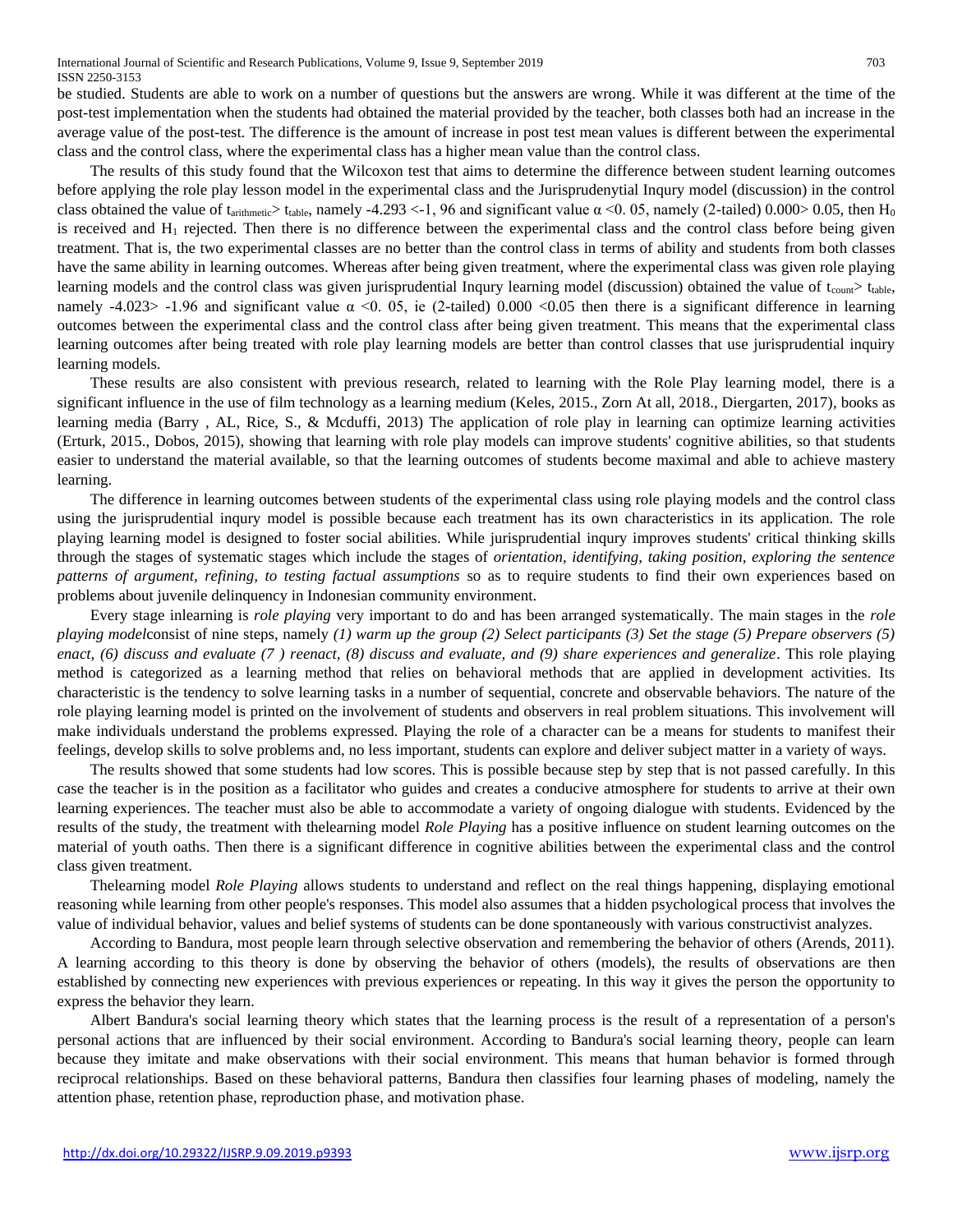## *Results of Learning Influence with Role Play Model on Love Character of Homeland Students*

To find out whether or not there is an influence of the application of Role Play model on youth oath material on improving the character of patriotism love is done by taking initial data with questionnaires and final data with similar questionnaires. The results of descriptive statistical analysis for the character of patriotism by the students' clusters on the preliminary student test written data (pretest) in the material of youth oaths in the experimental class in the control class showed not too much difference. Where the pretest value of the experimental class was 106,125 and in the control class was 104,191. While the posttest mean score of the experimental class was 109,708 and the control class was 106,000.

The results of descriptive statistical analysis for the love character of homeland by school students on the preliminary data of students' written tests (pretest) in the material of youth oaths in the experimental class in the control class showed not too much difference. Where the pretest value of the experimental class was 92.083 and the control class was 88.667. While the mean score of the experimental class posttest was 95.125 and the control class was 89, 286. The description of the results of the pretest and post test in the experimental class and the control class can be seen in the following diagram.



**Figure 5.2 Pretest and Posttest Average Bar Chart Questionnaire Experimental Class and Control Class**

Based on the diagram above shows that the research class, both the experimental class and the control class have a pretest value that is not too far away. While it was different at the time of the post-test implementation when students had obtained the material given by the teacher and played roles, both classes both had an increase in the average value of the post-test. The difference is the amount of increase in post test mean values is different between the experimental class and the control class, where the experimental class has a higher mean value than the control class.

The results of this study found that the t test that aims to determine the difference between the character of homeland love by clusters of students before applying the role play lesson model in the experimental class and the Jurisprudenytial Inqury model (discussion) in the control class obtained t count> t table, namely -2,302 <-2,080 and significant value  $\alpha$  <0. 05, i.e. (2-tailed) 0,000 <0.05, then H0 is accepted and H1 is rejected. In line with the by-cluster conclusions love homeland by school students before applying the role play lesson model in the experimental class and the Jurisprudenytial Inqury model (discussion) in the control class obtained t count> t table, ie -3,119 <-2, 080 and significant value  $\alpha$  <0, 05, i.e. (2-tailed) 0,000 <0.05, then H0 is accepted and H1 is rejected. Then there is no difference between the experimental class and the control class before being given treatment. That is, the two experimental classes are no better than the control class in terms of ability and students from both classes have the same homeland love character.

Whereas after being given treatment, where the experimental class was given role playing learning models and the control class was given jurisprudential Inqury learning model (discussion) obtained tcount> ttable, the character of homeland love by cluster namely -1,107> -2, 080 and significant value  $\alpha$  <0.05, i.e. (2-tailed) 0.000 <0.05, there is a significant difference in the character of patriotism between the experimental class and the control class after being given treatment. Likewise with the love character of the homeland by school students after treatment the role play lesson model was applied to the experimental class and the Jurisprudenytial Inqury model (discussion) in the control class obtained t count> t table, ie -1,376 <-2, 080 and significant value  $\alpha$  <0. 05, namely (2tailed)  $0.000>0.05$ , then H<sub>0</sub> is received and H<sub>1</sub> rejected. This means that the experimental class learning outcomes after being treated with role play learning models are better than control classes that use jurisprudential inquiry learning models.

These results are also in accordance with previous studies, related to learning with thelearning model *Role Play*, Enhancing moral values through the *Role Playing Model* (Lumpkin, 2013), the role play forming students' characters (Feeks, 2015), showing that learning with the role play model is capable grow the character of love for the motherland and the nation. To educate the character of citizenship which teaches students their rights and responsibilities to become *good citizenship* , the extensive role play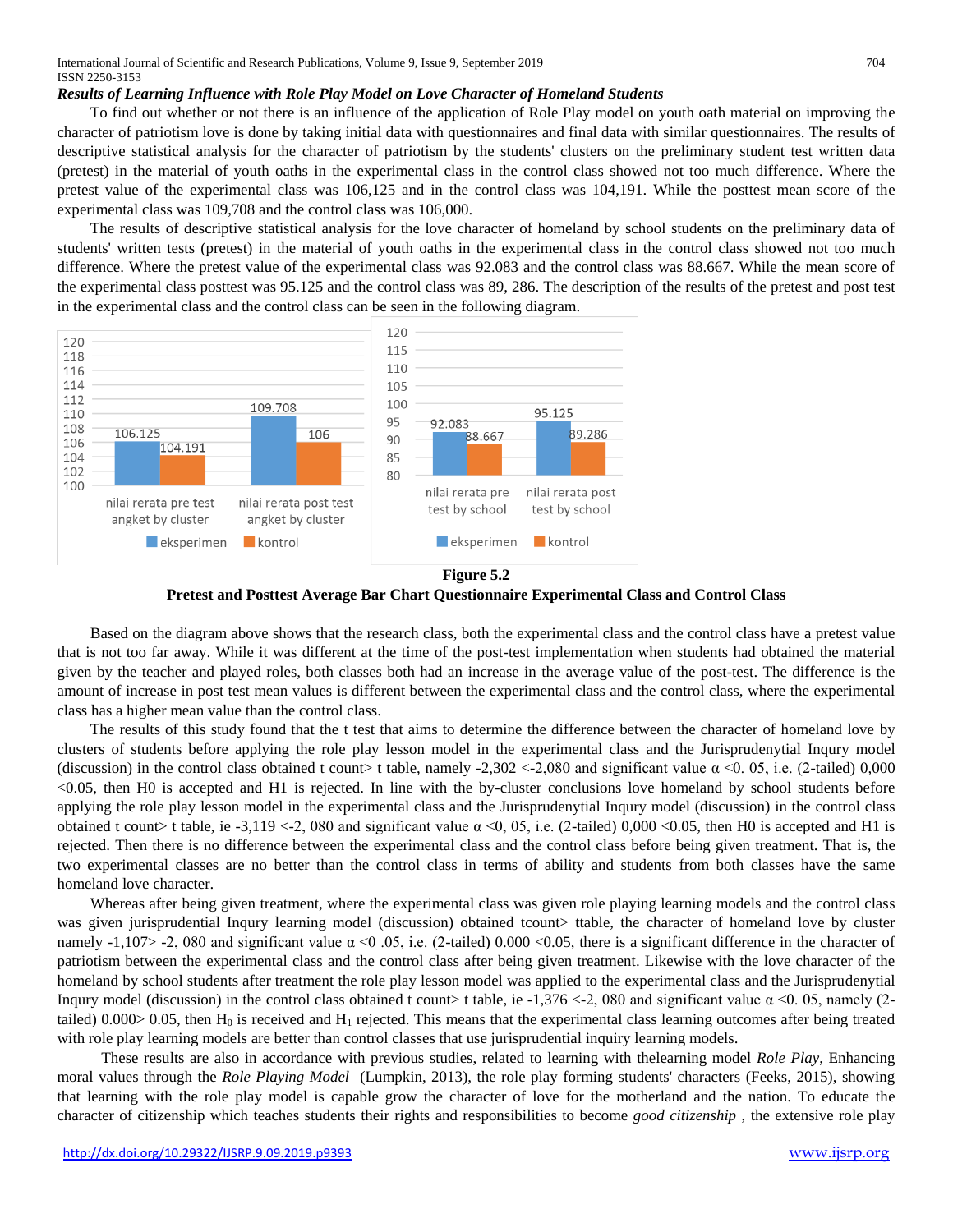method gives students the opportunity to practice their citizenship skills. Through a research study conducted by Elizabeth Saenger and Carol Lynch as stated in Lickona (2016, p. 378), a conclusion was found that playing role helps students develop specific behaviors to make solutions developed through reflective decision making. Role playing is also an effective way to infer rational decision making activities, solve problems, talk about them, and see them from a different perspective.

Lickona (2016, p. 377) states that role play is a style of moral reflection that challenges students to transcend shallow thoughts. Role playing is very high participation, fun for students and good for learning decision making. When students play a certain role in certain moral situations, then the mindset and perspective of that person will be created. They then think and as the person thinks. Even in research studies found that role play is a very effective method in stimulating students' interest and participation.

The difference in the increase in the character of patriotism between students of the experimental class using role playing models and the control class using the jurisprudential inqury model is possible because the seriousness of each individual is not the same in reflecting moral values in the material or when interacting with their social environment. Role play influences the moral reflection strategy in the experimental class because it is possible to choose the morality phase chosen according to the views of moral theorists such as Erikson, Piaget and Kohlberg.

Erikson's view of personal and social development aged 12 to 18 years is the phase in which adolescents experience a psychosocial crisis in the form of identity crisis and role confusion. In this phase the relationship that needs to be emphasized is with peer groups and leadership role models. Sementara itu pandangan teori moralitas Kohlberg menyebut fase ini sebagai tingkat moralitas Konvensi, yakni yang mendefinisikan moralitas akan berkembang bila ada kerja sama dengan teman sebaya. Hal ini selaras dengan pandangan Piaget bahwa anak-anak sekolah menengah cenderung masuk pada fase moralitas Autonomus, untuk menumbuhkan moralitas pada fase ini diperlukan dunia social anak yang harus diperluas terutama dengan teman sebaya. Dengan terus menerus berinteraksi dan bekerja sama dengan anak lain gagasan anak tentang aturan dan moralitas pada akhirnya akan berubah.

Menurut Pieget anak-anak melangkah dari tahapan moralitas heteronom ke tahap moralitas autonomous disertai dengan perkembangan struktur kognisi. Pendapat ini terbukti dari hasil penelitian ini yang menunjukkan adanya perkembangan kognisi siswa yang ditandai dengan hasil belajar dan adanya peningkatan moralitas yang dalam hal ini ditandai dengan adanya peningkatan karakter cinta tanah air peserta didik karena adanya interaksi dengan teman sebaya yang statusnya sama dan dengan guru yang dalam anggapan mereka statusnya lebih tinggi yaitu pemimpin.

## **IV. CONCLUSION**

Berdasarkan hasil uji hipotesis, diperoleh simpulan bahwa terdapat perbedaan yang significant antara peserta didik yang belajar dengan menggunakan model pembelajaran role playing dengan peserta didik yang belajar dengan menggunakan model pembelajaran Jurisprudential Inqury. Artinya pembelajaran dengan model Role Play lebih baik dari jurisprudential inquiry jika diterapkan pada materi sumpah pemuda. Hal ini disebabkan karena dalam model pembelajaran Role Playing tidak hanya membuat siswa learning to know tetapi lebih dari itu siswa menjadi learning to be dan learning to do, turut merasakan dan menjadi tokoh sehingga seolah merasakan suasana history event pada masa itu.

## **V. REFERENCES**

Barry, AL, Rice, S., & Mcduffie-Dipman, M. (2013). Book with potential for Character Education and literacy rich Social Studies Classroom: a Research Study. The Journal of social studies Research. Elsevieir: DOI: 10. 1016/j.jssr. 2012.12.002

Dian Novianti Sitompul. (2015). Pengaruh Penerapan Layanan Bimbingan Kelompok Teknik Role-Playingterhadap Perilaku Solidaritas Siswa Dalam Menolong Teman Di Sma Negeri 1 Rantau Utara TA 2014/ 2015. Jurnal EduTech Vol .1 No 1 Maret 2015 ISSN : 2442-6024 e-ISSN : 2442-7063.

Diergarten Anna Katharina and Thomas Möckel and Gerhild Nieding and Peter Ohler. (2017). The impact of media literacy on children's learning from films and hypermedia. Journal of Applied Developmental Psychology vol 48 pages 33-41 ISSN0193- 3973.https://doi.org/10.1016/j.appdev.2016.11.007. http://www.sciencedirect.com/science/article/pii/S0193397316301976",

Dobos, Agota.(2015). The role of learning environments in civil service professional development. Published by Elsevier Ltd. This is an open access article under the CC BY-NC-ND license (http://creativecommons.org/licenses/by-nc-nd/4.0/). Peer-review under responsibility of Academic World Education and Research Center. doi: 10.1016/j.sbspro.2015.07.194

Ernani. (2016). Pengaruh Metode Role Playing Terhadap Keterampilan Berbicara Siswa Pada Mata Pelajaran Bahasa Indonesia Kelas V di Madrasah Ibtidaiyah Wathoniyah Palembang. JIP: Jurnal Ilmiah PGMI Volume 2, Nomor 1, Januari 2016 Fakultas Ilmu Tarbiyah dan Keguruan Universitas Islam Negeri Raden Fatah Palembang

Erturk, Emre.(2015). Role Play as a Teaching Strategy. Author profiles for this publication at: https://www.researchgate.net/publication/284166003. Conference Paper • October 2015 DOI: 10.13140/RG.2.1.4287.9449